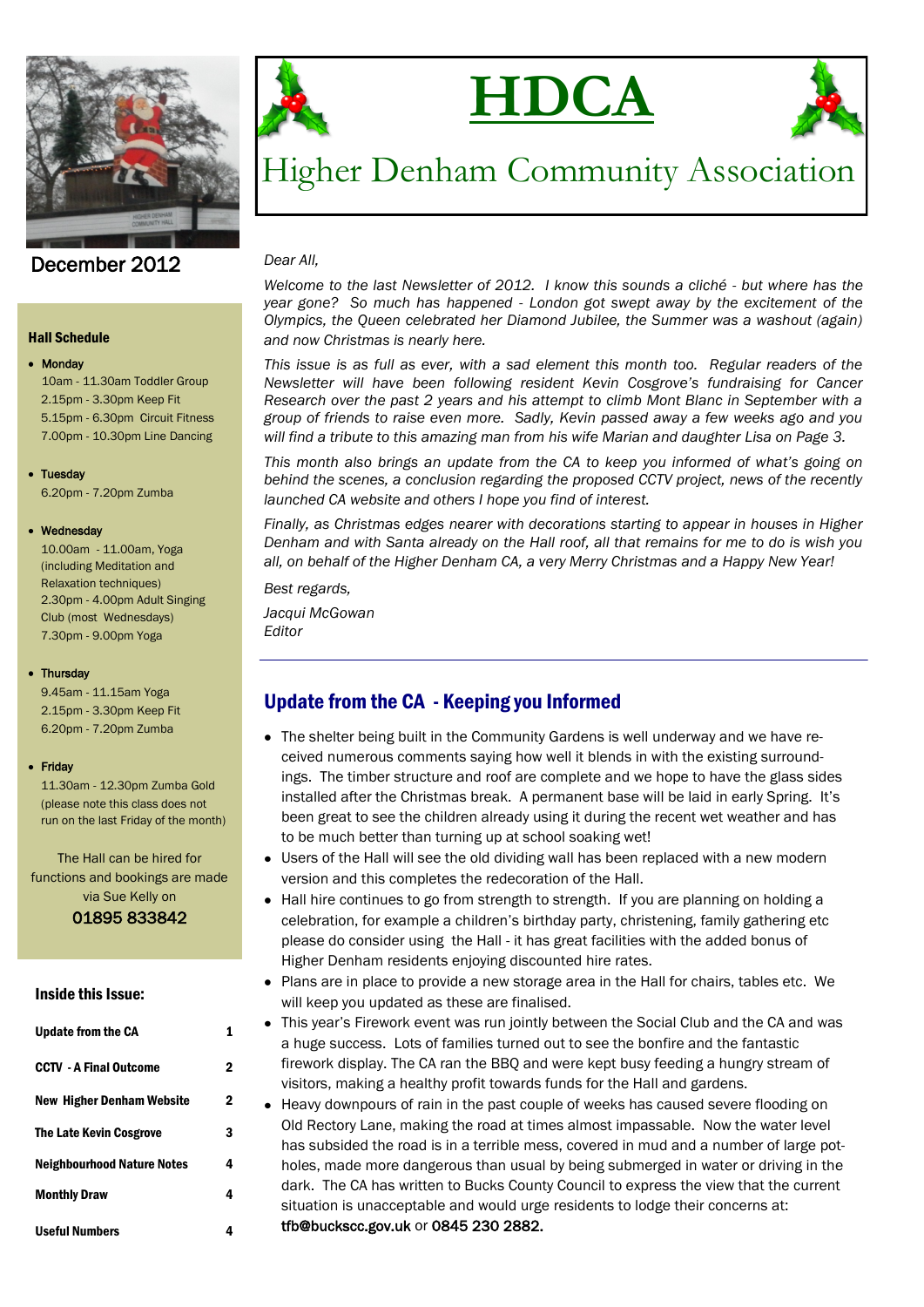## Community Gardens

Resident Di Gordan and a small team of helpers have planted 1000's of Spring bulbs in the Community Garden and at the front of the Hall. All that remains is for us to wait for them to appear early in the new year to



enjoy a fabulous display of colour. Di would like to thank everyone who came along to help with digging holes and planting the bulbs.

One of the Silver Birch trees outside the Hall blew down in the recent windy weather, giving residents opposite a fright as it landed across Lower Road. Silver Birch has a typical lifespan of 25 years and those remaining are significantly older. Safety has to be a paramount consideration and to ensure they are not a risk to houses, pedestrians and vehicles driving past and the Hall, they will be removed shortly. The trees will be replaced with low growing shrubs and possibly smaller trees on the advice of the Gardening Club.

## CCTV - A final outcome

In spite of almost unanimous support from all the residents of Higher Denham, the CCTV team is unable to bring the project to completion. Originally they were advised that a fully compliant set of equipment could be supplied and installed *onto people's homes* for around £35 per household. At that time we were delighted and asked you all for support which you gave. The next step was to closely examine how the equipment would be mounted and installed, and this is where we have hit a problem. Everyone we have spoken to has said "DON'T DO IT " when we have asked about mounting cameras onto householder's chimneys, and using householder's electricity – even through a meter that we would supply.

So that has left us with the option of providing our own poles and getting an electricity supply from somewhere else, and this will TRIPLE the cost of the project.(What could triple the cost? - full story at [http://www.hdca.org.uk/cctv](http://www.hdca.org.uk/cctv-protection.html)[protection.html](http://www.hdca.org.uk/cctv-protection.html) )

Because of that we cannot see how the project can go any further.

Charlie McClelland - CCTV Lead

## Social Club Corner

Christmas Eve is always a busy at the Club as families get together to start enjoying the festive break . Club open from 4pm.

New Years Eve - the Club opens at 8pm for those wanting to welcome the New Year in with a range of CD music being played throughout the evening. No tickets or entrance fee.

All welcome at both events.

## No Jumble ….thank you

A number of items have been left at the Hall doorway recently from residents asking that the CA makes use of them. In previous years the CA ran a Jumble Sale and these items are probably left intended for that purpose. However, the yearly sale no longer takes place, so please can we ask that you do not donate any items of this nature as the CA has no way of recycling them - thank you.

## New website for Higher Denham

Some of you may know the Community Association has produced a new website at [www.hdca.org.uk](http://www.hdca.org.uk/).

It's there to give all residents of Higher Denham an easy way to stay abreast of what the Community Association committee is doing, with additional information such as the Hall class schedule, Hall hire information, local



bus and train timetables and input taken from Thames Valley Police, plus much more. If you are a local business you can even advertise on it! Please do have a look and send us your feedback.

## Plan for the Unexpected

With recent weather-related misfortunes from around the country being so dominant in the news, it is essential that you all have the right insurance. We will continue to offer residents of Higher Denham an extra 10% off our premiums but, most importantly, should the worst happen, we will ensure that you have the right policy in place.

Please take the time to call the office on 01753 882222 or pop in and speak to one of the team for a no obligation quote.



www.fairweatherinsurance.co.uk

The Fairweather Insurance Team would like to take this opportunity to wish you all a Merry Christmas and Happy New Year.

### Mr Paul Graham, Clerk, Denham Parish Council

Paul will be retiring from his position as Clerk to the Parish Council after 20 years of service at the end of 2012. He has a wealth of knowledge about Denham and has assisted the CA on many occasions over the years and more recently with the shelter proposal. We would like to wish Paul, on behalf of all the residents of Higher Denham, a long and wonderful retirement!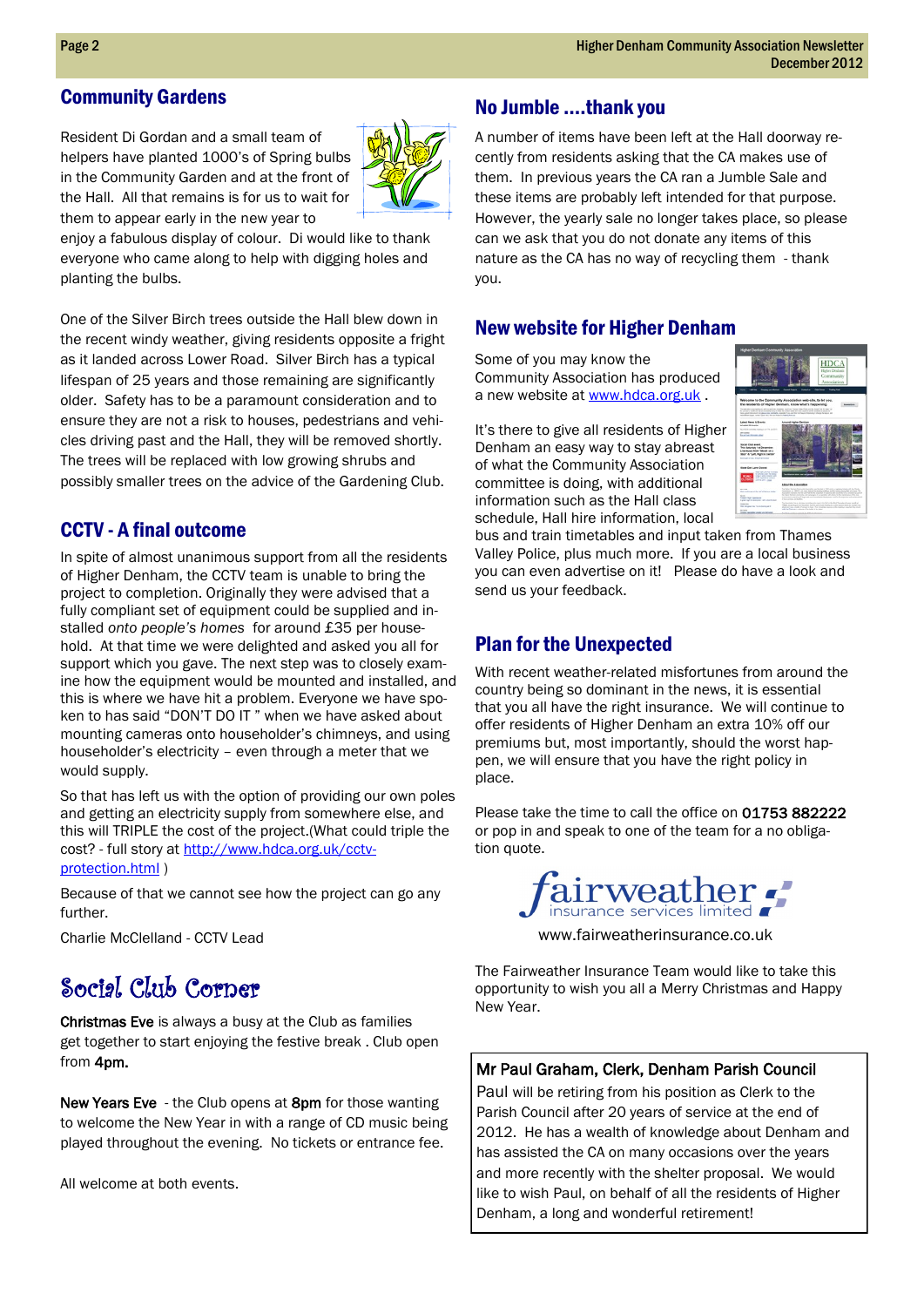## The Late Kevin Cosgrove

A few words about one of world's greatest gentlemen - Kevin Cosgrove. Kevin passed away peacefully at home (Side Road) on the 23rd October. Kevin was always there to help everyone with his inspirational words and lit up a room with his smile and his amazing sense of humour. Higher Denham Social Club will not be the same without him.

Kevin was born on 28th April 1960 at Paddington General Hospital. In his younger years he lived at Locket Road in Wealdstone with his Mum, Dad, brother and two sisters.

When Kevin left school he had a music band called Black Pearl, Kev was on vocals, I am sure many of you have heard his lovely voice singing over the club. Kevin had a very varied career starting as a Butcher at Bishops, progressing to Prudential, and finally an Independent Financial Advisor.



Kevin loved his family; he was happily married to Maz for 18 years. His daughter Lisa and son-in-law Nick made him so overjoyed on the 2nd May 2012 when they gave him a beautiful Granddaughter, Lily.

Most of you know that Kev was inspirational to people of all ages. He has especially supported many of his younger friends to enhance their careers, future prospects and outlook in life.

Kevin was very passionate about his hobbies. He was a superb skier taking on the toughest slopes and even Heli skiing in Canada. He loved scuba diving and had the opportunity to dive at some of the world's top dive sites. He was especially proud to attain his Padi and Advanced Padi diving qualifications. Kev loved to eat fish as well as dive and swim with them so became a great fisherman. In recent years he took up fly fishing, catching huge trout to cook.

He was an excellent chef and changed his eating habits in recent years and became of Slimming World Man of the year in 2011 when he achieved his healthy goal weight. Kev also loved Formula 1 and had the opportunity to drive some seriously fast cars over the years.

Kev and Maz moved to Higher Denham 10 years ago and have been so blessed with new friends and neighbours. Many of you will know Kev had a passion for music and brought many live bands to the club. This was especially so over the last couple of years whilst he was Entertainments Manager on the HDSC committee. You probably know he has contributed in a huge way to Party on the Park, mainly with his enthusiasm and endless energy.

Kev lived life to the full always with a smile on his face and laughter in his heart. He was special to so many people. You all, individually, know what Kevin meant to you personally, and you didn't need to guess what he meant to you – You felt it. He had a unique gift of making everyone in his life feel special.

We have all been inspired by Kev and how he has fought this valiant fight right to the end and never losing his wonderful spirit. He never stopped thinking of others and his only wishes were for his friends and family to be united and successful in all that they do.

Thank you for those that attended Kevin's funeral and a 'celebration of Kev's life' at Denham Social Club. Even if you were unable to attend, we absolutely thank everyone for their support, prayers and kind wishes at this emotional time.

We felt that we all did Kevin proud and were overwhelmed with the amount of people that came to pay their respects to our amazing Kevin. Maz and Lisa wish to thank everyone that was responsible for setting up the club for the day. This includes arranging the marquee, working in the club and for the many friends that brought us an abundance of lovely food.

Below is a link to the photo slideshow that we composed. Just to let you know there are 400 photos and it runs for about 35 mins. If you would like to save any images from the slide show you can do so at no cost. The link will remain open for a few months. [http://www.photoshow.com/watch/ry9Dv8te](http://www.photoshow.com/watch/ry9Dv8te?source=em_ps_show_recipient)

Kevin's request for donations for Michael Sobell House instead of flowers has to date raised £2500 which he would have been very pleased with. Thank you very much for your generosity.

On a closing note, we feel that Kev has seen more sights, experienced more things, touched more hearts and made more people smile in his 52 years than many will do in their whole lifetime. We hope you are inspired how Kevin lived his life to the full and that you seize every opportunity to love and laugh, like he did.

The picture (Kevin with wife Maz and Granddaughter Lily) was taken on the 3<sup>rd</sup> September this year, the day Kev left France to come home.

*Marian Cosgrove & Lisa McGill*